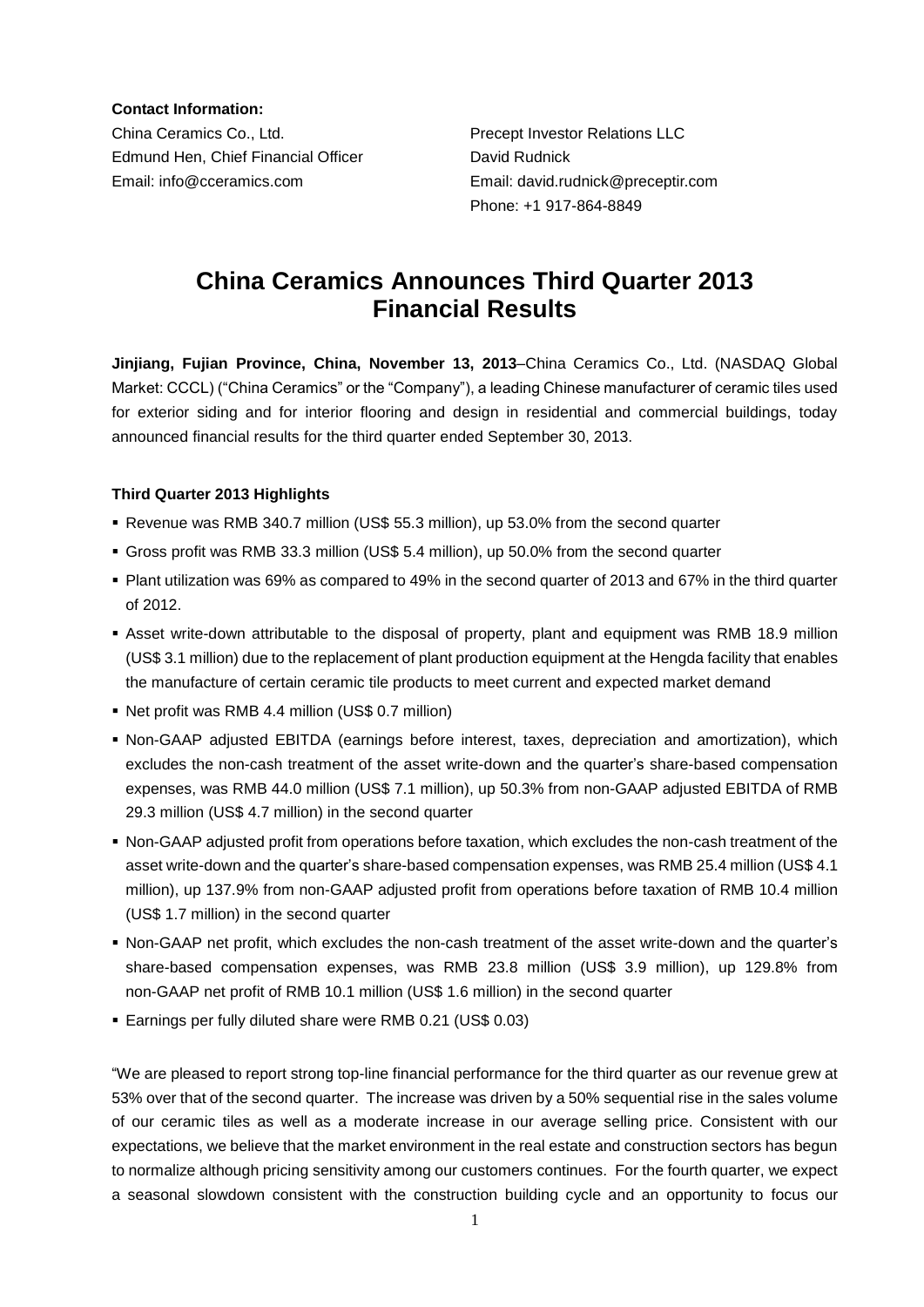business into higher-margin products through additional ceramic tile offerings for both current and new potential customers. Further, we see the recent market retrenchment as an opportunity to improve our market positioning and gain market share in the quarters ahead," said Mr. Jiadong Huang, CEO of China Ceramics.

"To promote products that meet current and expected market demand, we replaced and modified certain components at our Hengda facility. Although this asset write-down affected the quarter's bottom line, due to the non-cash nature of this event, our adjusted EBITDA was strong with a 50% increase from the second quarter. In addition, with our upgraded and new facilities, we continue to differentiate ourselves from our competition due to our capability to operate efficiently and produce new lines of innovative and high performance ceramic tiles. We are also intent upon regaining the product pricing levels that were in place prior to the macroeconomic difficulties that began in late 2012, although the process may be slower than anticipated. Our modern facilities enable us to optimize our product mix and develop hundreds of customized products including those of our better performing products which could ultimately enhance our margins.

"In the third quarter, we utilized plant production facilities capable of producing 35 million square meters of ceramic tiles out of an annual production capacity of 72 million square meters of ceramic tiles. This represents an increase from the second quarter where we utilized plant production facilities capable of producing 28 million square meters per year. As market conditions improve, we will look to bring additional capacity online. We believe that we continue to be well positioned in our industry and that our superb name-brand recognition, customer-centric focus and strategic marketing position us to ultimately improve our pricing power as market conditions continue to strengthen. Furthermore, we established a new subsidiary in the third quarter, Fujian Hengdali Construction Material Co. Ltd., for future trading activities with such entities as China State Decoration Group Co., Ltd.," concluded Mr. Jiadong Huang.

### **Third Quarter 2013 Results**

**Revenue** for the third quarter ended September 30, 2013 was RMB 340.7 million (US\$ 55.3 million), an increase of 53.0% from RMB 222.7 million (US\$ 36.1 million) for the second quarter ended June 30, 2013, but down 11.8% from RMB 386.3 million (US\$ 62.1 million) for the third quarter ended September 30, 2012. The quarter-over-quarter sequential increase in revenue was primarily driven by a 50.6% increase in sales volume to 12.5 million square meters of ceramic tiles in the third quarter of 2013 relative to the second quarter of the year and a 1.9% increase in the average selling price in the third quarter to RMB 27.2 per square meter as compared to the previous quarter. The third quarter's sales volume represented a 2.5% increase from the year-ago quarter. However, its average selling price was 14.2% lower as compared to the average selling price of RMB 31.7 per square meter in the third quarter of 2012. The Company attributes its substantially improved revenue as compared to the second quarter to more normalized business conditions in China's real estate and construction sectors although pricing has proved to be more resistant to recovery due to pricing concessions instituted to address the difficult market conditions that began in late 2012.

**Gross profit** for the third quarter ended September 30, 2013 was RMB 33.3 million (US\$ 5.4 million), a sequential rise of 50.0% from second quarter 2013 results of RMB 22.2 million (US\$ 3.6 million), but down 69.7% from RMB 110.0 million (US\$ 17.7 million) from the third quarter ended September 30, 2012. Gross profit margin was 9.8% for the third quarter ended September 30, 2013 compared to 10.0% for the second quarter of 2013 and a gross profit margin of 28.5% for third quarter of 2012. The change in gross profit margin for the third quarter relative to the third quarter of 2012 was caused by a decrease in the average selling price of ceramic tiles during the period.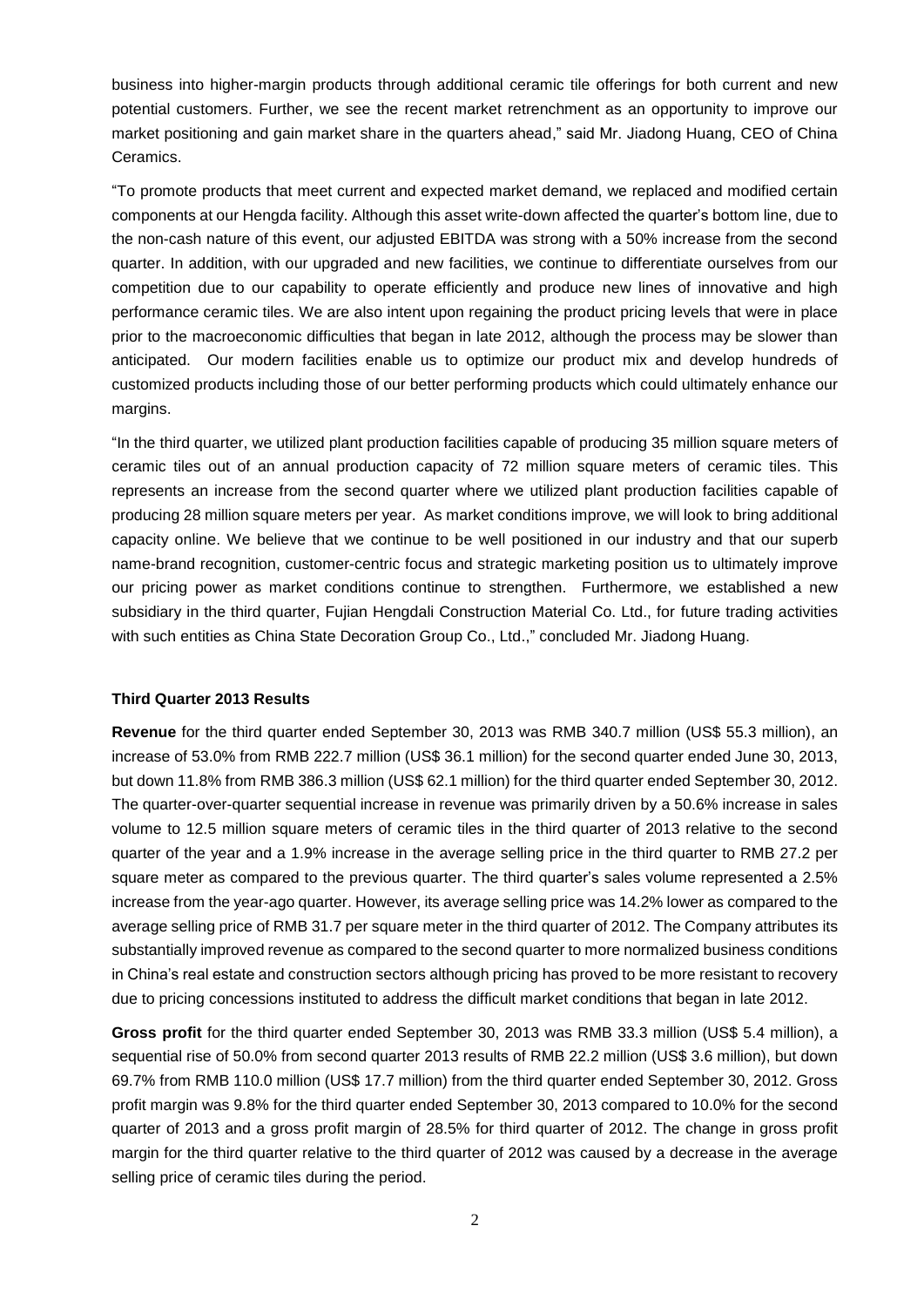**Administrative expenses** for the third quarter ended September 30, 2013 were RMB 5.9 million (US\$ 1.0 million), down 10.6% from RMB 6.6 million (US\$ 1.1 million) in the third quarter of 2012. Non-cash share-based compensation expenses related to the 2010 Incentive Compensation Plan declined to RMB 0.5 million (US\$ 0.1 million) as compared to RMB 1.3 million (US\$ 0.2 million) in the same period in 2012. It is expected that additional non-cash share-based compensation expenses of approximately RMB 0.7 million (US\$ 0.1 million) will be incurred between October 2013 and January 2014.

**Other expenses** for the third quarter ended September 30, 2013 were RMB 18.1 million (US\$ 2.9 million) as compared to RMB 0.8 million (US\$ 0.1 million) in the third quarter of 2012. The substantial increase in other expenses was due to the asset write-down of property, plant and equipment of RMB 18.9 million (US\$ 3.1 million) attributable to the replacement and updating of plant production equipment at the Company's Hengda facility. The Company replaced and updated its kilns at Hengda where certain molding and casting components were updated, so that new and modern ceramic tile products more appropriate to the market demand for smaller-sized ceramic tiles for outer walls could be manufactured. The Company expensed the carrying amount of those replaced molding and casting components and this cost was categorized into other expenses.

**Profit from operations before taxation** for the third quarter ended September 30, 2013 was RMB 6.0 million (US\$ 1.0 million), as compared to 97.9 million (US\$ 15.7 million) of profit from operations before taxation in the third quarter of 2012. The year-over-year decrease in profit from operations was primarily the result of lower gross profit and the asset write-down in the third quarter of 2013.

**Net profit** for the third quarter ended September 30, 2013 was RMB 4.4 million (US\$ 0.7 million), as compared to a net profit of RMB 72.8 million (US\$ 11.7 million) in the comparable period of 2012. The year-over-year decrease in net profit was primarily the result of lower gross profit and the one-time replacement cost of assets in the third quarter of 2013.

**Earnings per fully diluted share** were RMB 0.21 (US \$0.03) for the third quarter ended September 30, 2013, as compared to RMB 0.47 (US \$0.08) in the second quarter of 2013 and RMB 3.56 (US\$ 0.57) in the third quarter of 2012. Per share calculations for the second and third quarters of 2013 and the third quarter of 2012 were computed using 20.4 million shares.

**Non-GAAP profit before taxation,** which excludes the non-cash treatment of the asset write-down and the quarter's share-based compensation expenses, was RMB 25.4 million (US\$ 4.1 million) in the third quarter ended September 30, 2013, as compared to RMB 10.4 million (US\$ 1.7 million) in the second quarter of 2013 and RMB 99.2 million (US\$ 16.0 million) in the third quarter of 2012.

**Non-GAAP net profit,** which excludes the non-cash treatment of the asset write-down and the quarter's share-based compensation expenses, was RMB 23.8 million (US\$ 3.9 million) in the third quarter ended September 30, 2013, as compared to RMB 10.1 million (US\$ 1.6 million) in the second quarter of 2013 and RMB 74.1 million (US\$ 11.9 million) in the third quarter of 2012.

**Non-GAAP earnings per fully diluted share,** which excludes the non-cash treatment of the asset write-down and the quarter's share-based compensation expenses, was RMB 1.16 (US \$0.19) in the third quarter ended September 30, 2013, as compared to RMB 0.49 (US \$0.08) in the second quarter of 2013 and RMB 3.63 (US\$ 0.58) in the third quarter of 2012.

The operating results of the third quarter of 2013 represent a substantial improvement over the operating results in the second quarter of 2013 and were driven by the strong sales volume of the Company's ceramic tiles. While the third quarter's adjusted EBITDA showed a substantial improvement from the second quarter, the third quarter's profitability was impacted significantly by the write-down of assets associated with the Hengda facility.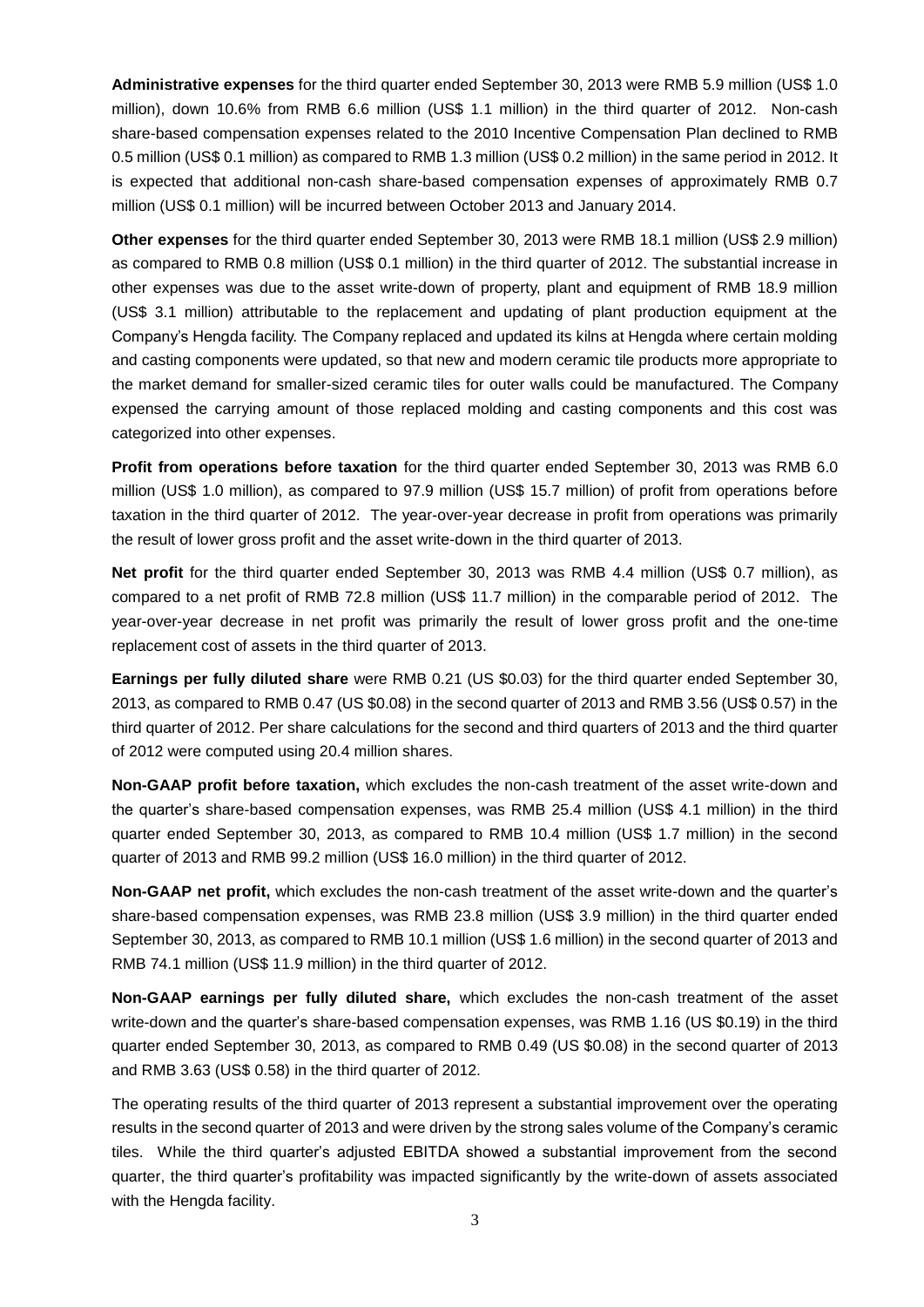#### **Nine Months 2013 Results**

Revenue for the nine months ended September 30, 2013 was RMB 712.6 million (US\$ 115.4 million) a decrease of 40.6% as compared to RMB 1,199.6 million (US\$ 190.7 million) from the nine months ended September 30, 2012. Gross profit was RMB 60.6 million (US\$ 9.8 million), down 82.8% from RMB 351.7 million (US\$ 55.9 million) in the nine months ended September 30, 2012. Gross margin was 8.5% compared to 29.3% in the same period of 2012. Selling expenses were RMB 7.1 million (US\$ 1.2 million), compared to RMB 8.8 million (US\$ 1.4 million) in the same period of 2012. Administrative expenses were RMB 21.5 million (US\$ 3.5 million), compared to RMB 23.3 million (US\$ 3.7 million) for the same period of 2012. Net profit for the nine months ended September 30, 2013 was RMB 8.6 million (US\$ 1.4 million), compared to RMB 230.5 million (US\$ 36.7 million) for the same period of 2012. Non-GAAP net profit, which excludes the non-cash treatment of the asset write-down and the quarter's share-based compensation expenses, was RMB 29.2 million (US\$ 4.7 million) for the nine months ended September 30, 2013, as compared to RMB 234.9 million (US\$ 37.4 million) in the same period of 2012. Earnings per fully diluted share were RMB 0.42 (US\$ 0.07) for the nine months ended September 30, 2013 and RMB 1.43 (US\$ 0.23) on an adjusted non-GAAP basis, which excludes the non-cash treatment of the asset write-down and the quarter's share-based compensation expenses, as compared to RMB 11.28 (US\$ 1.79) and RMB 11.50 (US\$ 1.83) on a non-GAAP basis in the same period of 2012. Earnings per fully diluted share for the nine months of 2013 and 2012 were computed using 20.4 million shares.

### **Third Quarter 2013 Statements of Selected Financial Position Items**

- Cash and bank balances were RMB 40.1 million (US\$ 6.5 million) as of September 30, 2013, compared with RMB 89.4 million (US\$ 14.4 million) as of December 31, 2012. The decrease in cash and bank balances was the result of an increased level of receivables, acquisition of equipment, the repayment of bank borrowings in the third quarter of 2013 and the payment of a dividend.
- Total debt, which consists of short-term and long-term bank borrowings, was RMB 65.6 million (US\$ 10.7 million) as of September 30, 2013, compared with total debt of RMB 60.0 million (US \$9.6 million) as of year-end fiscal 2012. The change was due primarily to a modest increase in borrowing so as to optimally manage the third quarter's operating requirements.
- Inventory turnover was 126 days as of September 30, 2013 compared with 111 days as of December 31, 2012. The increase in inventory turnover reflects the decrease in sales volume, which resulted in slower moving sales of finished goods at September 30, 2013 and the price reductions in the first nine months of 2013. The methodology uses average quarter-end inventory balance and cost of sales for the trailing twelve months.
- Trade receivables turnover was 164 days as of September 30, 2013 compared with 119 days as of December 31, 2012. The Company's trade receivables include a 17% value-added-tax ("VAT"), whereas reported revenue is net of VAT. Trade receivables turnover excluding VAT amounts was 140 days as of September 30, 2013 compared with 102 days as of December 31, 2012. The Company extended the credit period for certain customers to 150 days to address funding pressures of those customers subsequent to the quarter ended December 31, 2012. The methodology uses average quarter-end trade receivables balance and revenues for the trailing twelve months.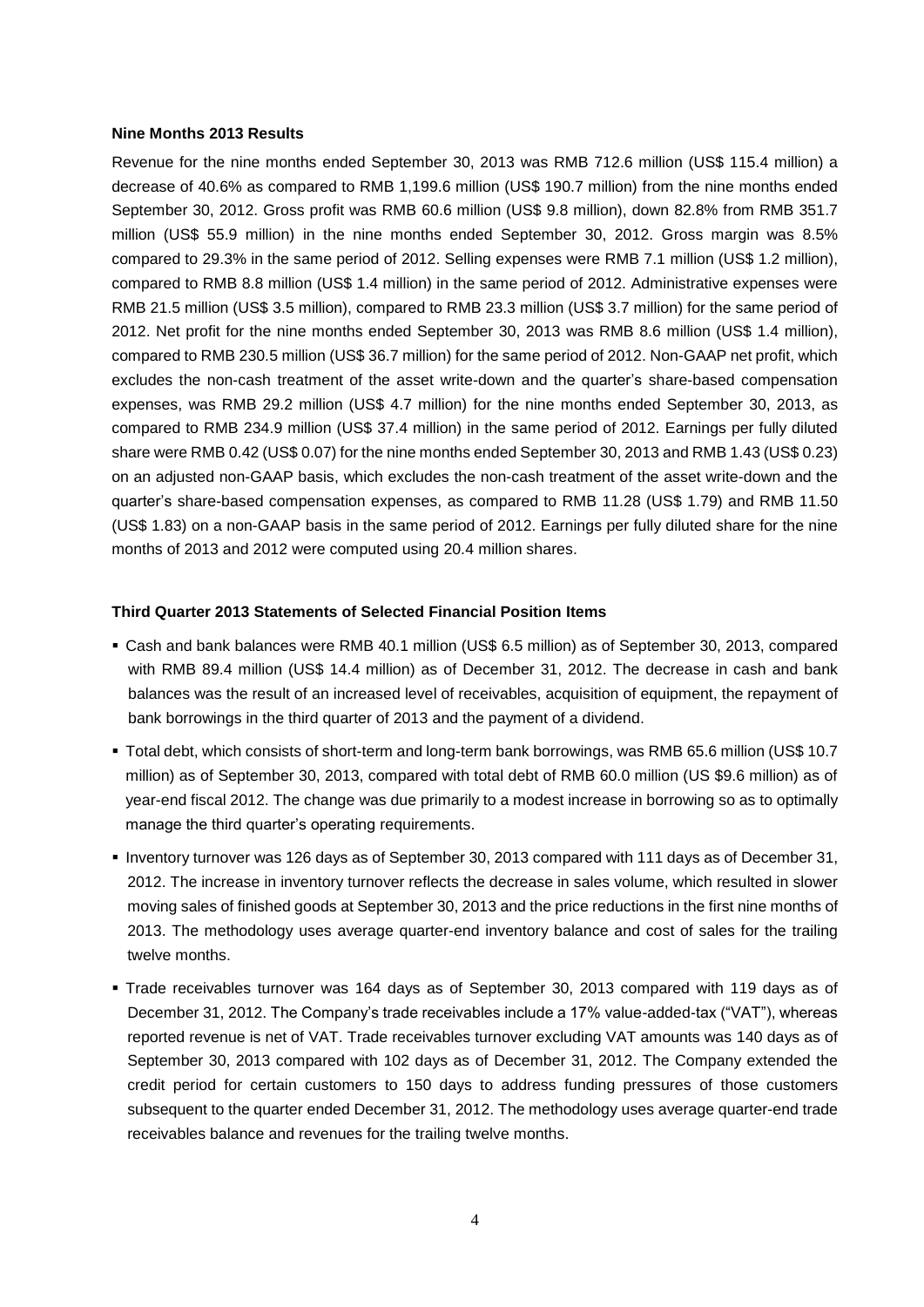Trade payables turnover was 64 days as of September 30, 2013 compared with 73 days as of December 31, 2012. The average turnover days were within the Company's normal credit period. The methodology uses average quarter-end trade payables balance and cost of sales for the trailing twelve months.

# **Liquidity and Capital Resources**

**Cash flow used in operating activities** was RMB 147.3 million (US\$ 23.8 million) for the quarter ended September 30, 2013, compared to cash flow generated from operating activities of RMB 98.0 million (US\$ 15.7 million) in the same period in 2012. The year-over-year decrease of RMB 216.9 million (US\$ 34.9 million) was mainly due to the decrease in revenue and the extension of credit period for certain customers compared to the same period in 2012.

**Cash flow used in investing activities** in the quarter ended September 30, 2013 was RMB 8.1 million (US\$ 1.3 million) mainly due to the acquisition of equipment, compared to RMB 19.2 million (US\$ 3.0 million) of cash flow used in investing activities in the same period of 2012. In the third quarter of 2013, the Company replaced one of its kilns at Hengda where certain molding and casting components were updated, so that new and modern ceramic tile products more appropriate to customer preferences and market demand could be manufactured.

**Cash flow used in financing activities** was RMB 21.9 million (US\$ 3.6 million) for the quarter ended September 30, 2013, as compared to RMB 35.0 million (US\$ 5.6 million) used in financing activities for the same period of 2012, due to the payment of a dividend and the repayment of bank borrowings in the quarter as compared to a higher level of repayment of bank borrowings in the year-ago quarter.

# **Plant Capacity and Capital Expenditures Update**

For the first nine months of 2013, the Company utilized plant capacity capable of producing 35 million square meters of ceramic tiles annually out of a total annual production capacity of 72 million square meters. This represents an increase in plant capacity from that utilized in the six months of 2013 when plant capacity utilized was that capable of producing 28 million square meters of ceramic tiles annually, and a decrease in plant capacity from that utilized in the first nine months of 2012 when the Company utilized plant capacity capable of producing 56 million square meters of ceramic tiles annually.

The Company's Hengda facility has an annual production capacity of 42 million square meters of ceramic tiles and we utilized capacity capable of producing 27 million square meters of ceramic tiles annually in the first nine months of 2013. The Company's Hengdali facility has an annual productive capacity of 30 million square meters and we utilized capacity capable of producing 8 million square meters of ceramic tiles annually in the first nine months of 2013. The Company will bring its unused annual productive capacity online as customer demand dictates and when there are further signs of an improvement in China's real estate and construction sector.

Management reviews the levels of capital expenditures throughout the year and makes adjustments to its capital expenditures subject to market conditions. The Company expended RMB 10.2 million (US \$1.7 million) in the third quarter for the acquisition of equipment at the Hengdali facility and expended RMB 28.4 million (US \$4.6 million) to modify an existing production line at the Hengda facility to enable the manufacture of products that are in market demand. Although business conditions are subject to change, Management anticipates a minimal level of capital expenditures for the remainder of 2013 associated with small repairs and maintenance of equipment.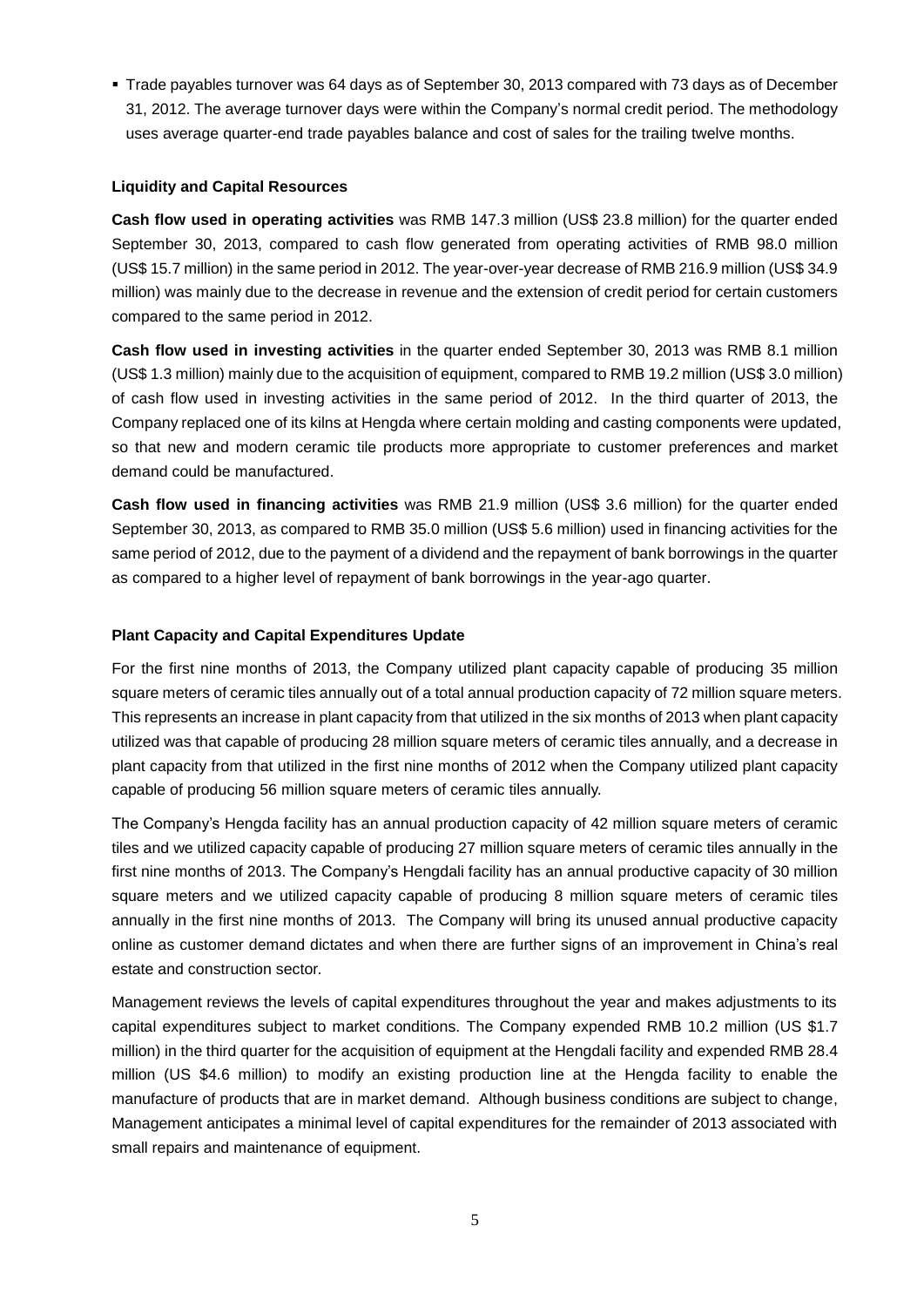### **Business Outlook**

In the third quarter of 2013, the Company experienced a substantial pick-up in business activity as compared to the second quarter of 2013. The Company's sales volume of 12.5 million square meters of ceramic tiles represented a 50.6% rise over the sales volume recorded in the second quarter. It also represented a 2.9% increase over sales volume in the year-ago comparable quarter, which the Company believes was representative of a more normalized market environment. The Company's operating performance had been challenging since the fourth quarter of 2012 due to the effects of a slowdown in China's construction and real estate sectors.

Although the third quarter's sales volume reflects a substantially improved level of business activity, the Company has yet to recover its pricing power from the economic slowdown that induced the Company to lower its average selling price in order to meet competitors' sharp discounting and retain market share in the fourth quarter of 2012. However, the Company is deploying strategies such as more intensive and sophisticated marketing and further product diversification to recoup its previous average selling price levels which it believes will meet with progress over the next few quarters.

As of September 30, 2013, the Company's backlog of orders for delivery in October and November of 2013 is approximately RMB 155.0 million (US\$ 25.3 million). Under normal circumstances, the Company's backlog is an indicator of revenues in the next quarter, though it is subject to change as a result of unforeseen business conditions and events, including extended credit payment terms. The Company estimates that its sales volume of ceramic tiles in October and November of 2013 will be approximately 5.7 million square meters as compared to sales volume of 6.0 million square meters for the same period of 2012. In addition, the Company's estimate of its average selling price is RMB 27.1 per square meter of ceramic tiles for October and November 2013. This compares with its average selling price of RMB 27.2 per square meter of ceramic tiles in the third quarter of 2013 and RMB 28.2 per square meter in the fourth quarter of 2012.

The Company believes that the real estate and construction sectors continue to be vital areas for the Chinese government to encourage in order to sustain economic growth and that regulations have stabilized in terms of curbing some of the speculative buying that has been taking place for investment purposes. Government regulations intended to limit speculation have included limiting home purchases, narrowing credit to developers and tightening down-payment requirements. However, the recent quarter saw no major tightening measures intended to rein in the property market which could mean that a further extension of regulations could be muted. This has been conducive to a rebound in the sector as certain Tier I cities recorded sales growth from the second quarter and several cities reported record high prices in the land sales market.

The Company believes that its strategy of implementing price cuts on select products during the recent market downturn to retain customers and maintain its reputation was successful. Although we market a wide range of both premium and value-oriented products, price sensitivity has become a factor with our customers. As the Company believes that it is entering a period of more stable market conditions, it believes that it has the ability to shift sales emphasis among its wide range of product offerings and it will strive to recoup its pricing power and regain margins in the quarters ahead. Further, the Company believes that its new marketing showroom, development of new products from its research and development program and upgraded and modern plant facilities with customized design and production capabilities offers it a sustainable competitive advantage in the market place. The Company believes that its comprehensive product suite continues to differentiate it from its competitors where some smaller producers have discontinued or contracted operations and offer it potential for expansion and growth in market share.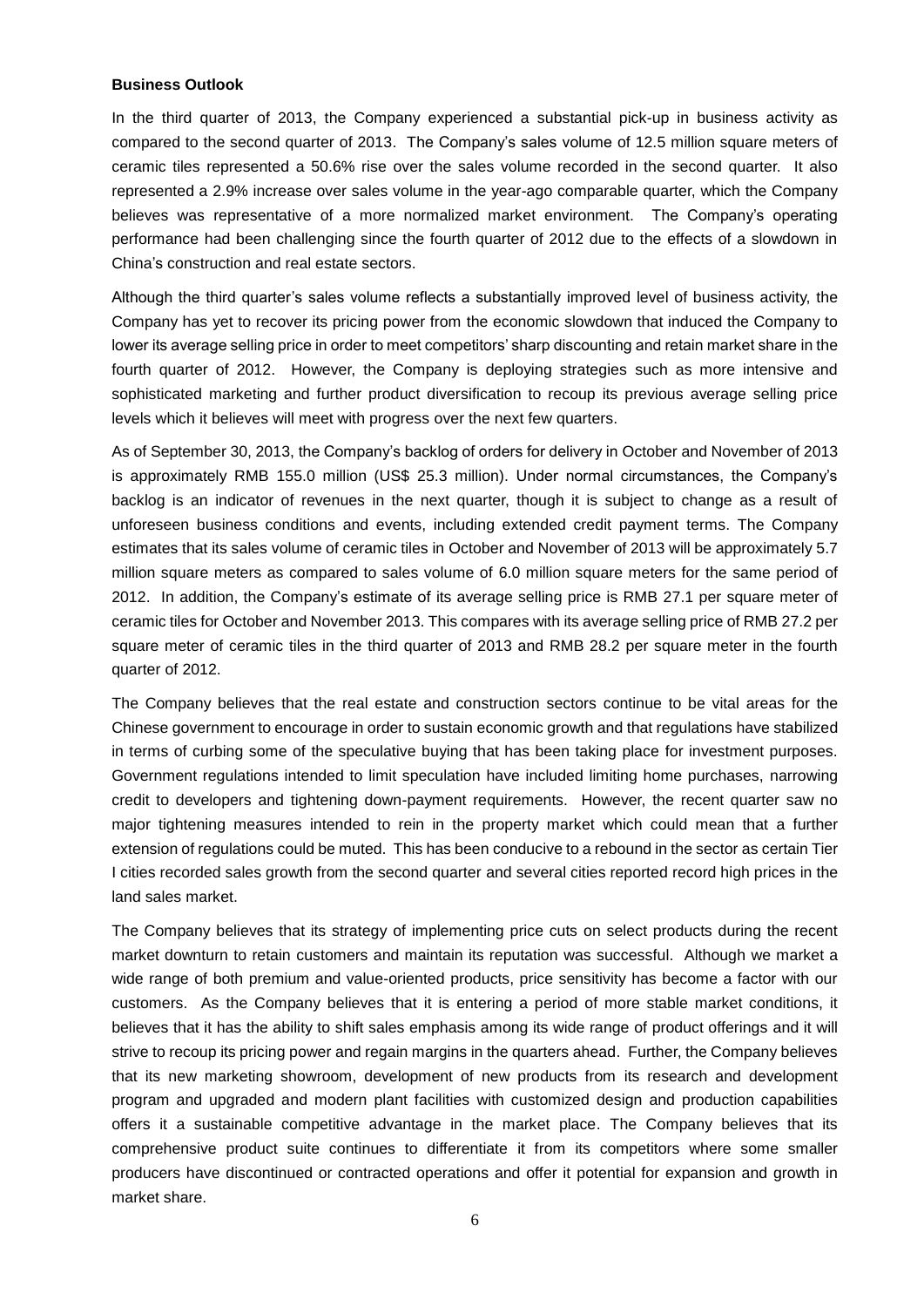## **Conference Call Information**

The Company will host a conference call at 8:00 am ET on Wednesday, November 13, 2013. Listeners may access the call by dialing +1 (866) 395-5819 five to ten minutes prior to the scheduled conference call time. International callers should dial +1 (706) 643-6986. The conference participant pass code is 93085790. A replay of the conference call will be available for 14 days starting from 11:00 pm ET on November 13, 2013. To access the replay, dial +1 (855) 859-2056. International callers should dial +1 (404) 537-3406. The passcode is 93085790 for the replay.

## **Cash Dividends**

The Company previously announced that it would pay a semi-annual cash dividend of US \$0.10 per share in July 2013 and January 2014. The Company paid a cash dividend of US \$0.10 per share on July 13, 2013 to its shareholders of record as of June 13, 2013 which totaled in aggregate US \$2.0 million. The next cash dividend will be payable on January 14, 2014 with a record date of December 13, 2013.

## **About China Ceramics Co., Ltd.**

China Ceramics Co., Ltd. is a leading manufacturer of ceramic tiles in China. The Company's ceramic tiles are used for exterior siding, interior flooring, and design in residential and commercial buildings. China Ceramics' products, sold under the "Hengda" or "HD", "Hengdeli" or "HDL", the "TOERTO" and "WULIQIAO" brands, and the "Pottery Capital of Tang Dynasty" brands, are available in over 2,000 style, color and size combinations and are distributed through a network of exclusive distributors as well as directly to large property developers. For more information, please visit [http://www.cceramics.com.](http://www.cceramics.com/)

### **Currency Convenience Translation**

The Company's financial information is stated in Renminbi ("RMB"). The translation of RMB amounts into United States dollars in the earning release is included solely for the convenience of readers. For statements of financial position data, translation of RMB into U.S. dollars has been made using historic spot exchange rates published by www.federalreserve.gov. For statements of comprehensive income data and statements of cash flows data, translation of RMB into U.S. dollars has been made using the average of historical daily exchange rates. Such translations should not be construed as representations that RMB amounts could be converted into U.S. dollars at that rate or any other rate, or to be the amounts that would have been reported under IFRS.

### *Safe Harbor Statement*

*Certain of the statements made in this press release are "forward-looking statements" within the meaning and protections of Section 27A of the Securities Act of 1933, as amended, and Section 21E of the Securities Exchange Act of 1934, as amended. Forward-looking statements include statements with respect to our beliefs, plans, objectives, goals, expectations, anticipations, assumptions, estimates, intentions, and future performance, and involve known and unknown risks, uncertainties and other factors, which may be beyond our control, and which may cause the actual results, performance, capital, ownership or achievements of the Company to be materially different from future results, performance or achievements expressed or implied by such forward-looking statements. All statements other than statements of historical fact are statements that could be forward-looking statements. You can identify these forward-looking statements*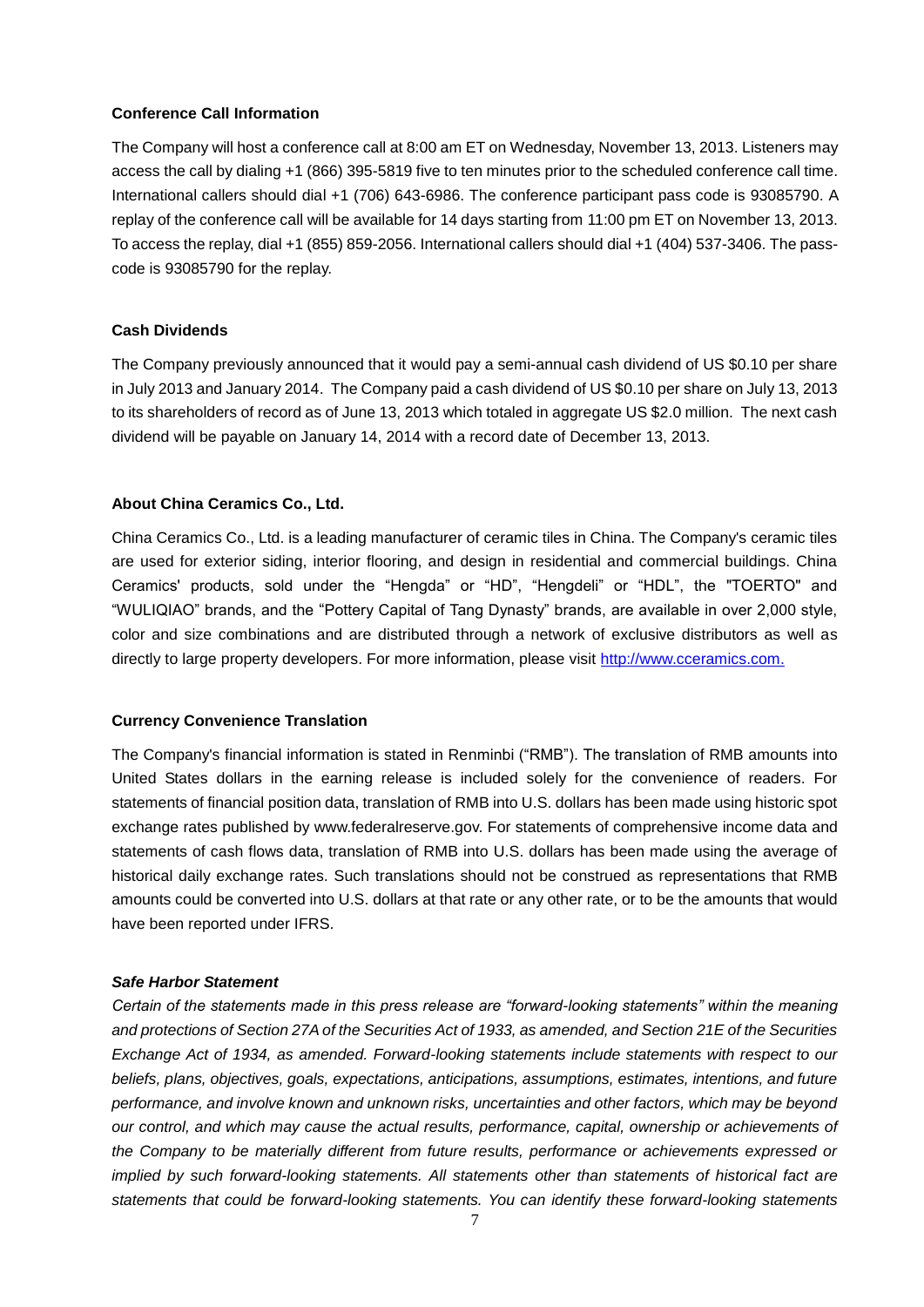*through our use of words such as "may," "will," "anticipate," "assume," "should," "indicate," "would," "believe," "contemplate," "expect," "estimate," "continue," "plan," "point to," "project," "could," "intend," "target" and other similar words and expressions of the future.* 

*All written or oral forward-looking statements attributable to us are expressly qualified in their entirety by this cautionary notice, including, without limitation, those risks and uncertainties described in our annual report on Form 20-F for the year ended December 31, 2012 and otherwise in our SEC reports and filings, including the final prospectus for our offering. Such reports are available upon request from the Company, or from the Securities and Exchange Commission, including through the SEC's Internet website at http://www.sec.gov. We have no obligation and do not undertake to update, revise or correct any of the forward-looking statements after the date hereof, or after the respective dates on which any such statements otherwise are made.*

# **FINANCIAL TABLES FOLLOW**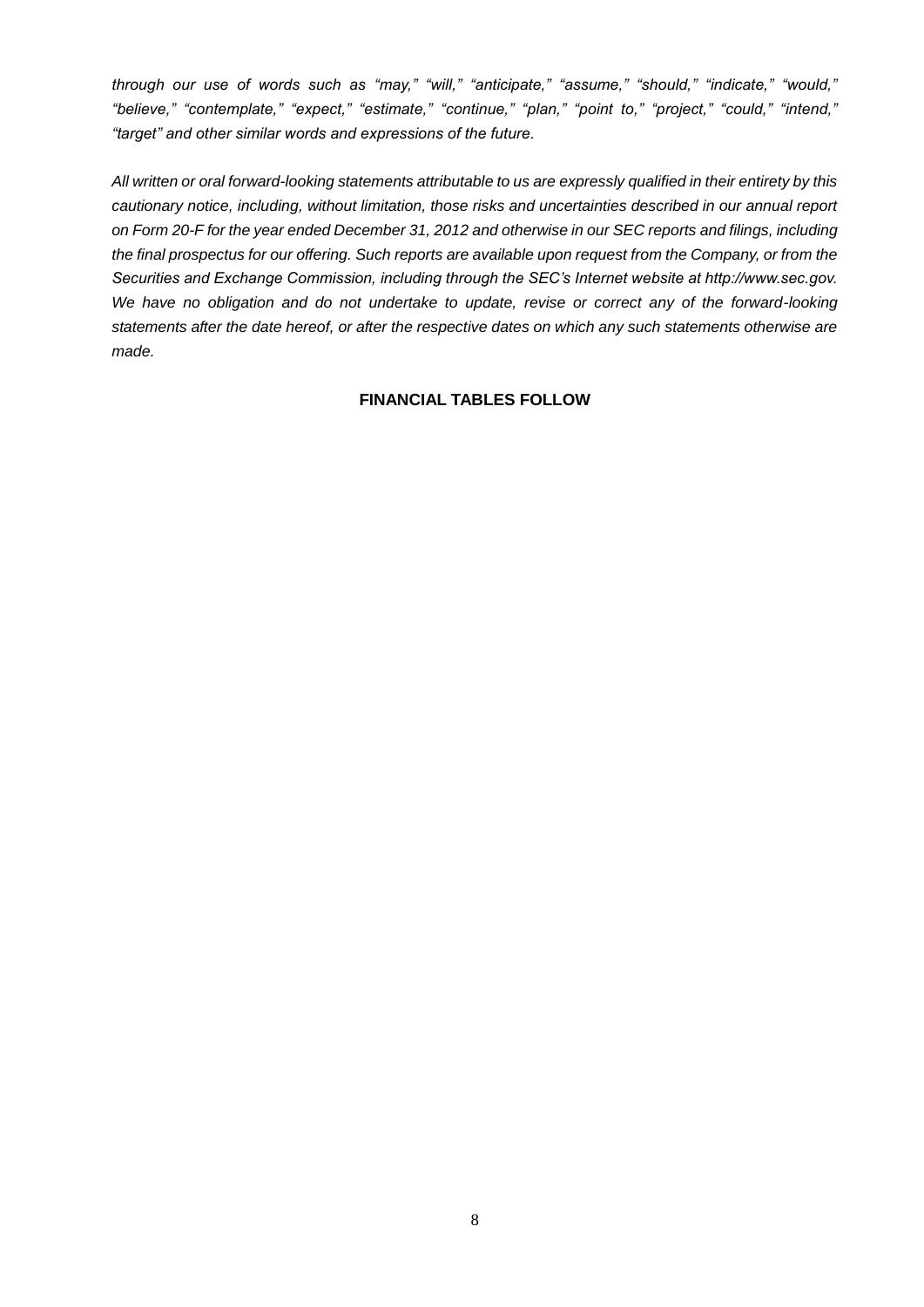# **CHINA CERAMICS CO., LTD. AND ITS SUBSIDIARIES CONDENSED CONSOLIDATED STATEMENTS OF FINANCIAL POSITION (RMB in thousands)**

|                                        | As at<br><b>September 30, 2013</b> | As at<br>December 31, 2012 |
|----------------------------------------|------------------------------------|----------------------------|
|                                        | (Unaudited)                        |                            |
| <b>ASSETS AND LIABILITIES</b>          |                                    |                            |
| <b>Non-current assets</b>              |                                    |                            |
| Property, plant and equipment          | 814,838<br>30,096                  | 795,983                    |
| Land use rights<br>Goodwill            | 3,735                              | 30,598<br>3,735            |
| Deferred tax asset                     | 3,928                              | 1,059                      |
|                                        | 852,597                            | 831,375                    |
| <b>Current assets</b>                  |                                    |                            |
| Inventories                            | 314,690                            | 290,603                    |
| Trade receivables                      | 587,535                            | 455,885                    |
| Prepayments and other receivables      | 11,050                             | 4,092                      |
| Cash and bank balances                 | 40,060                             | 89,448                     |
|                                        | 953,335                            | 840,028                    |
| <b>Current liabilities</b>             |                                    |                            |
| Trade payables                         | 222,120                            | 115,123                    |
| Accrued liabilities and other payables | 75,752                             | 51,169                     |
| Derivative financial instruments       | 416                                |                            |
| Interest-bearing bank borrowings       | 15,633                             | 10,000                     |
| Income tax payable                     |                                    | 869                        |
|                                        | 313,921                            | 177,161                    |
| <b>Non-current liabilities</b>         |                                    |                            |
| Long term borrowings                   | 50,000                             | 50,000                     |
| Deferred tax liabilities               | 1,026                              | 1,052                      |
|                                        | 51,026                             | 51,052                     |
| Net current assets                     | 639,414                            | 662,867                    |
| <b>Net assets</b>                      | 1,440,985                          | 1,443,190                  |
| <b>EQUITY</b>                          |                                    |                            |
| <b>Total shareholders' equity</b>      | 1,440,985                          | 1,443,190                  |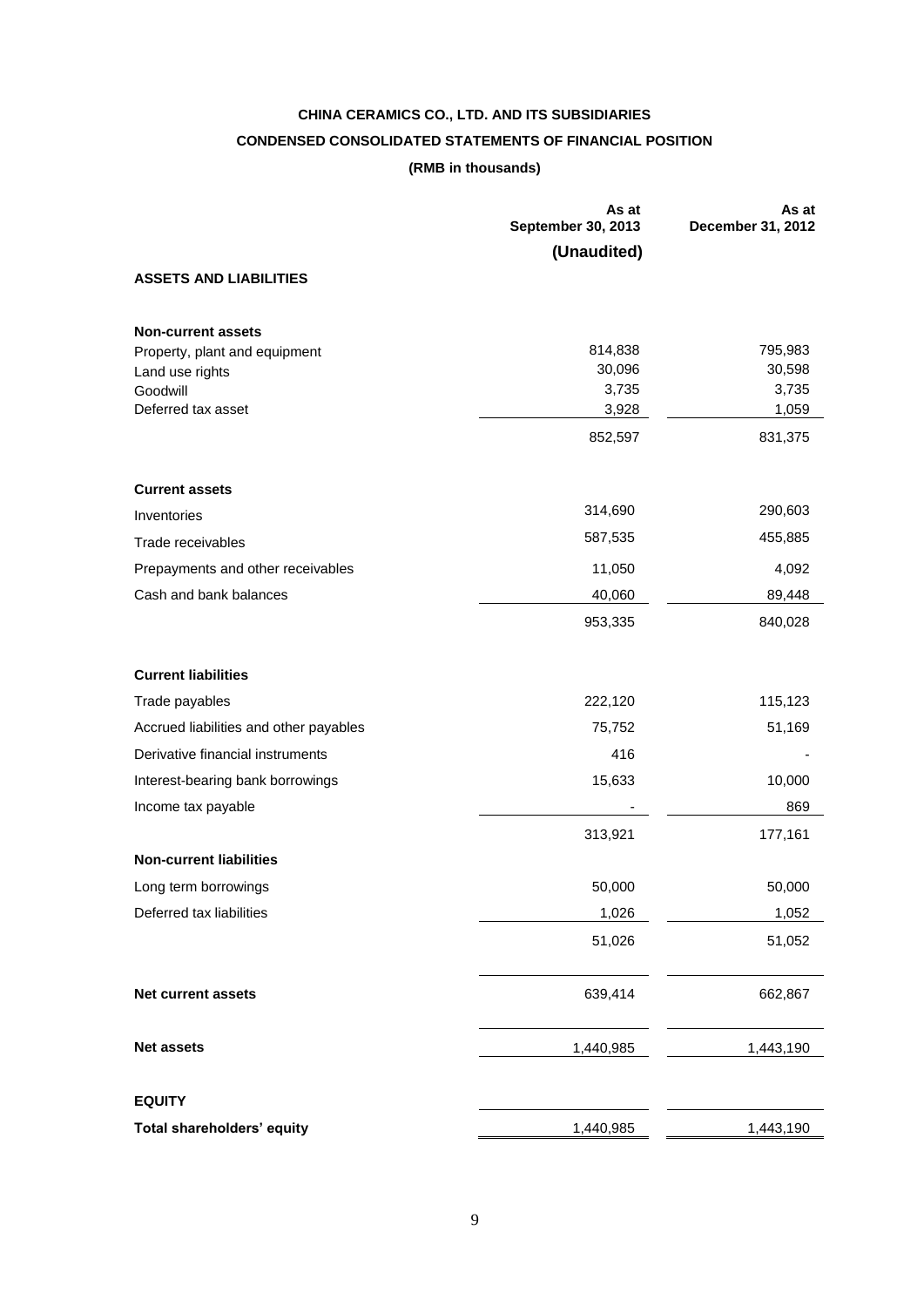# **CHINA CERAMICS CO., LTD. AND ITS SUBSIDIARIES UNAUDITED CONDENSED CONSOLIDATED STATEMENT OF COMPREHENSIVE INCOME (RMB in thousands, except EPS and share data)**

|                                                 |                  | Three months ended | <b>Nine months ended</b> |                  |            |  |
|-------------------------------------------------|------------------|--------------------|--------------------------|------------------|------------|--|
|                                                 | <b>September</b> | June               | September                | <b>September</b> | September  |  |
|                                                 | 30               | 30                 | 30                       | 30               | 30         |  |
|                                                 | 2013             | 2013               | 2012                     | 2013             | 2012       |  |
|                                                 |                  |                    |                          |                  |            |  |
| Revenue                                         | 340,744          | 222,660            | 386,282                  | 712,631          | 1,199,561  |  |
| <b>Cost of Sales</b>                            | (307, 491)       | (200, 495)         | (276, 238)               | (652,078)        | (847, 888) |  |
| Gross profit                                    | 33,253           | 22,165             | 110,044                  | 60,553           | 351,673    |  |
| Selling and distribution<br>expenses            | (2, 220)         | (2, 218)           | (2,991)                  | (7, 143)         | (8,787)    |  |
| Administrative expenses                         | (5,852)          | (7,961)            | (6,611)                  | (21, 545)        | (23, 342)  |  |
| Finance costs                                   | (1, 157)         | (1,070)            | (1,789)                  | (3,309)          | (8, 130)   |  |
| Other expenses                                  | (18,069)         | (1,014)            | (789)                    | (19, 239)        | (1, 272)   |  |
| Profit before taxation                          | 5,955            | 9,902              | 97,864                   | 9,317            | 310,142    |  |
| Income tax expense                              | (1,604)          | (331)              | (25, 053)                | (765)            | (79, 594)  |  |
| Net profit for the period                       | 4,351            | 9,571              | 72,811                   | 8,552            | 230,548    |  |
| Attributable to:<br>Shareholders of the Company |                  |                    |                          |                  |            |  |
| <b>EPS-Basic</b>                                | 0.21             | 0.47               | 3.56                     | 0.42             | 11.28      |  |
| <b>EPS-Diluted</b>                              | 0.21             | 0.47               | 3.56                     | 0.42             | 11.28      |  |
| Shares used in calculating basic<br><b>EPS</b>  |                  |                    |                          |                  |            |  |
| <b>Basic</b>                                    | 20,430,838       | 20,430,838         | 20,430,838               | 20,430,838       | 20,430,838 |  |
| <b>Diluted</b>                                  | 20,430,838       | 20,430,838         | 20,430,838               | 20,430,838       | 20,430,838 |  |

## **CHINA CERAMICS CO., LTD. AND ITS SUBSIDIARIES**

# **SALES VOLUME AND AVERAGE SELLING PRICE**

|                                                |                  | Three months ended | Nine months ended |                  |                  |
|------------------------------------------------|------------------|--------------------|-------------------|------------------|------------------|
|                                                | <b>September</b> | June               | <b>September</b>  | <b>September</b> | <b>September</b> |
|                                                | 30               | 30                 | 30                | 30               | 30               |
|                                                | 2013             | 2013               | 2012              | 2013             | 2012             |
|                                                |                  |                    |                   |                  |                  |
|                                                |                  |                    |                   |                  |                  |
| Sales volume (square meters)                   | 12,544,613       | 8,340,380          | 12,196,187        | 27,009,468       | 37,482,329       |
| Average Selling Price (in<br>RMB/square meter) | 27.2             | 26.7               | 31.7              | 26.4             | 32.0             |
| Average Selling Price (in<br>USD/square meter) | 4.4              | 4.3                | 5.1               | 4.3              | 5.1              |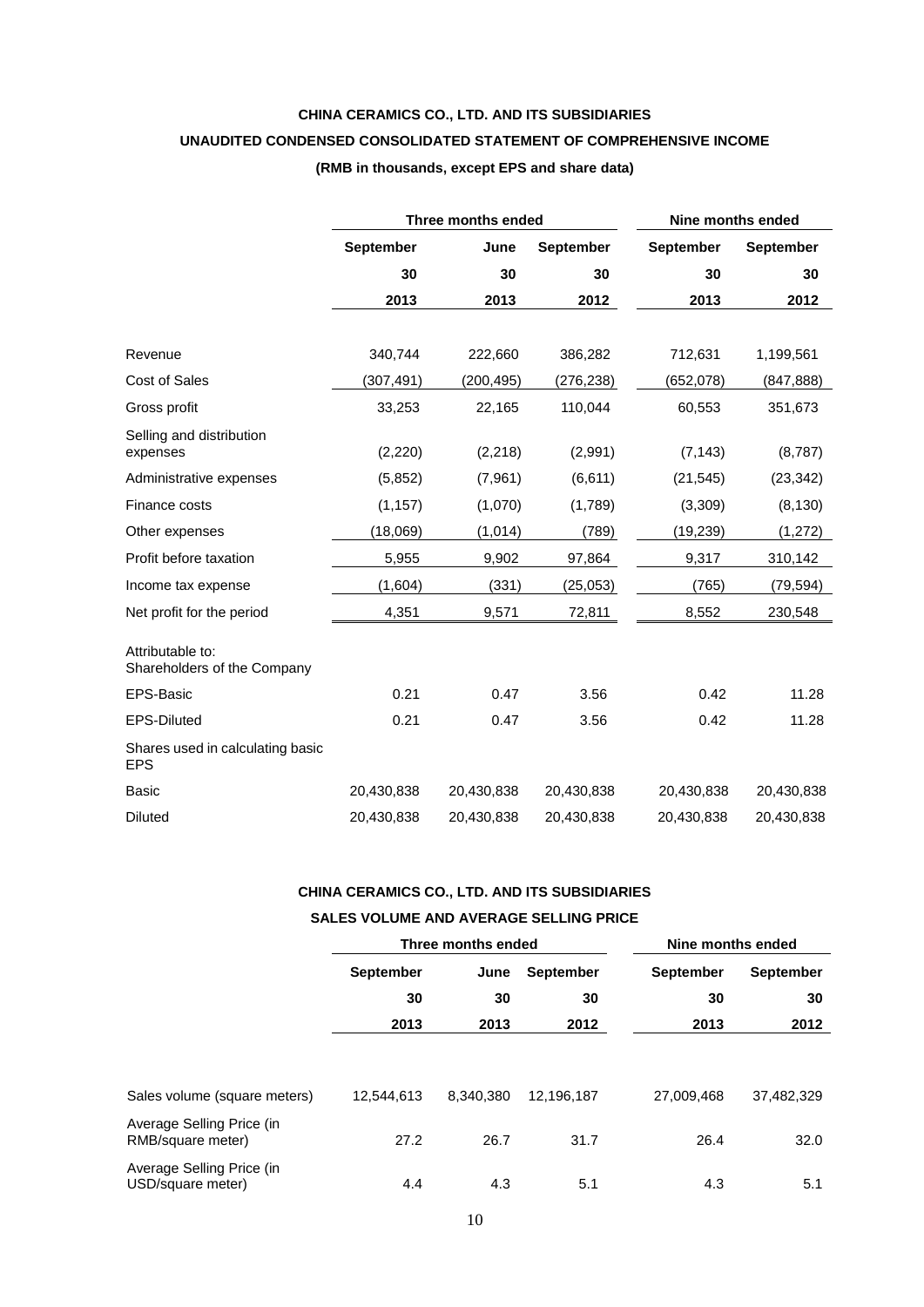# **CHINA CERAMICS CO., LTD. AND ITS SUBSIDIARIES UNAUDITED CONDENSED CONSOLIDATED STATEMENTS OF CASH FLOWS (RMB in thousands)**

|                                                           | Three months ended |           |                  | Nine months ended |           |  |
|-----------------------------------------------------------|--------------------|-----------|------------------|-------------------|-----------|--|
|                                                           | September          | June      | <b>September</b> | September         | September |  |
|                                                           | 30                 | 30        | 30               | 30                | 30        |  |
|                                                           | 2013               | 2013      | 2012             | 2013              | 2012      |  |
|                                                           |                    |           |                  |                   |           |  |
| Cash flows from operating activities                      |                    |           |                  |                   |           |  |
| Profit before taxation                                    | 5,955              | 9,902     | 97,864           | 9,317             | 310,142   |  |
| Adjustments for                                           |                    |           |                  |                   |           |  |
| Amortization of land use rights                           | 167                | 168       | 167              | 502               | 502       |  |
| Depreciation of property, plant                           |                    |           |                  |                   |           |  |
| and equipment                                             | 17,255             | 17,608    | 16,493           | 51,693            | 49,354    |  |
| Loss on disposal of property,                             |                    |           |                  |                   |           |  |
| plant and equipment                                       | 18,926             |           | 512              | 18,926            | 512       |  |
| Fair value (gain)/loss on derivative financial            |                    |           |                  |                   |           |  |
| instruments                                               | (424)              | 840       |                  | 416               |           |  |
| Provision for inventory                                   | (136)              | 966       | 1,576            | (2, 219)          | 7,416     |  |
| Share-based compensation                                  | 514                | 507       | 1,294            | 1,757             | 4,365     |  |
| Finance costs                                             | 1,157              | 1,070     | 1,789            | 3,309             | 7,879     |  |
| Interest income                                           | (127)              | (169)     | (89)             | (427)             | (308)     |  |
| Operating profit before working capital                   |                    |           |                  |                   |           |  |
| Changes                                                   | 43,287             | 30,892    | 119,606          | 83,274            | 379,862   |  |
| Increase in inventories                                   | (3,700)            | (32, 546) | (8,781)          | (21, 868)         | (56, 986) |  |
| (Increase)/decrease in trade receivables                  | (240, 923)         | (12, 014) | 37,511           | (131, 650)        | (5,239)   |  |
| (Increase)/decrease in other                              |                    |           |                  |                   |           |  |
| receivables and prepayments                               | (2,578)            | 4,768     | 6,628            | (5,973)           | 25,068    |  |
| Increase/(decrease) in trade payables                     | 44,674             | 85,404    | (22, 957)        | 106,997           | (18, 397) |  |
| Increase/(decrease) in accrued liabilities and            |                    |           |                  |                   |           |  |
| other payables                                            | 13,104             | (185)     | (1, 104)         | 3,791             | 3,176     |  |
| Cash (used in)/generated from operations                  | (146, 136)         | 76,319    | 130,903          | 34,571            | 327,484   |  |
| Interest paid                                             | (1, 175)           | (1,081)   | (1,861)          | (3,323)           | (8,218)   |  |
| Income tax paid                                           |                    | (1, 318)  | (30, 507)        | (5, 514)          | (94, 848) |  |
|                                                           |                    |           |                  |                   |           |  |
| Net cash (used in)/generated from                         |                    |           |                  |                   |           |  |
| operating activities                                      | (147, 311)         | 73,920    | 98,535           | 25,734            | 224,418   |  |
|                                                           |                    |           |                  |                   |           |  |
| Cash flows from investing activities                      |                    |           |                  |                   |           |  |
| Proceed from disposal of property,<br>plant and equipment | 1,993              |           | 269              | 1,993             | 269       |  |
| Acquisition of property, plant and                        |                    |           |                  |                   |           |  |
| equipment                                                 | (10, 200)          | (23, 689) | (19,520)         | (71, 288)         | (19,520)  |  |
| Interest received                                         | 127                | 169       | 89               | 427               | 308       |  |
|                                                           |                    |           |                  |                   |           |  |
| Net cash used in investing activities                     | (8,080)            | (23, 520) | (19, 162)        | (68, 868)         | (18, 943) |  |
|                                                           |                    |           |                  |                   |           |  |
| Cash flows from financing activities                      |                    |           |                  |                   |           |  |
| Bank borrowings obtained                                  |                    | 15,633    |                  | 15,633            |           |  |
| Repayment of short-term loans                             | (10,000)           |           | (35,000)         | (10,000)          | (125,000) |  |
| Dividend paid                                             | (11, 912)          |           |                  | (11, 912)         |           |  |
|                                                           |                    |           |                  |                   |           |  |
| Net cash (used in)/generated from financing               |                    |           |                  |                   |           |  |
| activities                                                | (21, 912)          | 15,633    | (35,000)         | (6, 279)          | (125,000) |  |
| Net (decrease)/increase in cash and cash                  |                    |           |                  |                   |           |  |
| equivalents                                               | (177, 303)         | 66,033    | 44,373           | (49, 413)         | 80,475    |  |
| Cash and cash equivalents,                                |                    |           |                  |                   |           |  |
| beginning of period                                       | 217,363            | 151,320   | 78,274           | 89,448            | 42,149    |  |
| Effect of foreign exchange rate                           |                    |           |                  |                   |           |  |
| differences                                               |                    | 10        | (32)             | 25                | (9)       |  |
|                                                           |                    |           |                  |                   |           |  |
| Cash and cash equivalents,<br>end of period               |                    |           |                  |                   |           |  |
|                                                           | 40,060             | 217,363   | 122,615          | 40,060            | 122,615   |  |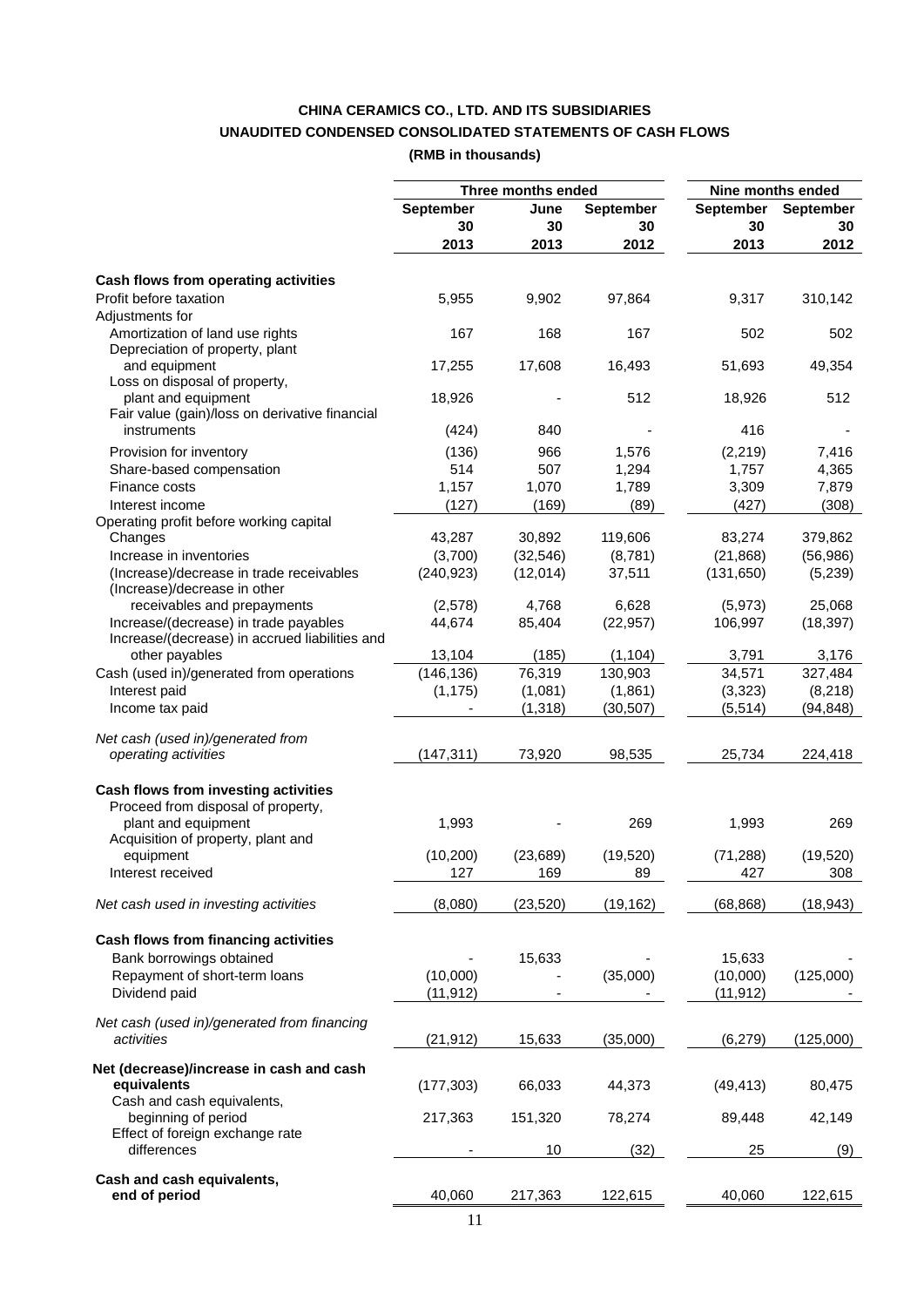# **CHINA CERAMICS CO., LTD. AND ITS SUBSIDIARIES UNAUDITED CONDENSED CONSOLIDATED STATEMEMTS OF FINANCIAL POSITION (U.S. Dollars in thousands)**

|                                        | As at<br>September 30, 2013 | As at<br>December 31, 2012 |
|----------------------------------------|-----------------------------|----------------------------|
| <b>ASSETS AND LIABILITIES</b>          |                             |                            |
| <b>Non-current assets</b>              |                             |                            |
| Property, plant and equipment          | 133,143                     | 127,764                    |
| Land use rights                        | 4,918                       | 4,911                      |
| Goodwill                               | 610                         | 600                        |
| Deferred tax asset                     | 642                         | 170                        |
|                                        | 139,313                     | 133,445                    |
| <b>Current assets</b>                  |                             |                            |
| Inventories                            | 51,420                      | 46,645                     |
| Trade receivables                      | 96,002                      | 73,175                     |
| Prepayments and other receivables      | 1,806                       | 657                        |
| Cash and bank balances                 | 6,546                       | 14,357                     |
|                                        | 155,774                     | 134,834                    |
| <b>Current liabilities</b>             |                             |                            |
| Trade payables                         | 36,294                      | 18,479                     |
| Accrued liabilities and other payables | 12,378                      | 8,213                      |
| Derivative financial instruments       | 68                          |                            |
| Interest-bearing bank borrowings       | 2,554                       | 1,605                      |
| Income tax payable                     |                             | 140                        |
|                                        | 51,294                      | 28,437                     |
| <b>Non-current liabilities</b>         |                             |                            |
| Long term borrowings                   | 8,170                       | 8,026                      |
| Deferred tax liabilities               | 168                         | 169                        |
|                                        | 8,338                       | 8,195                      |
| <b>Net current assets</b>              | 104,480                     | 106,397                    |
| <b>Net assets</b>                      | 235,455                     | 231,647                    |
| <b>EQUITY</b>                          |                             |                            |
| Total shareholders' equity             | 235,455                     | 231,647                    |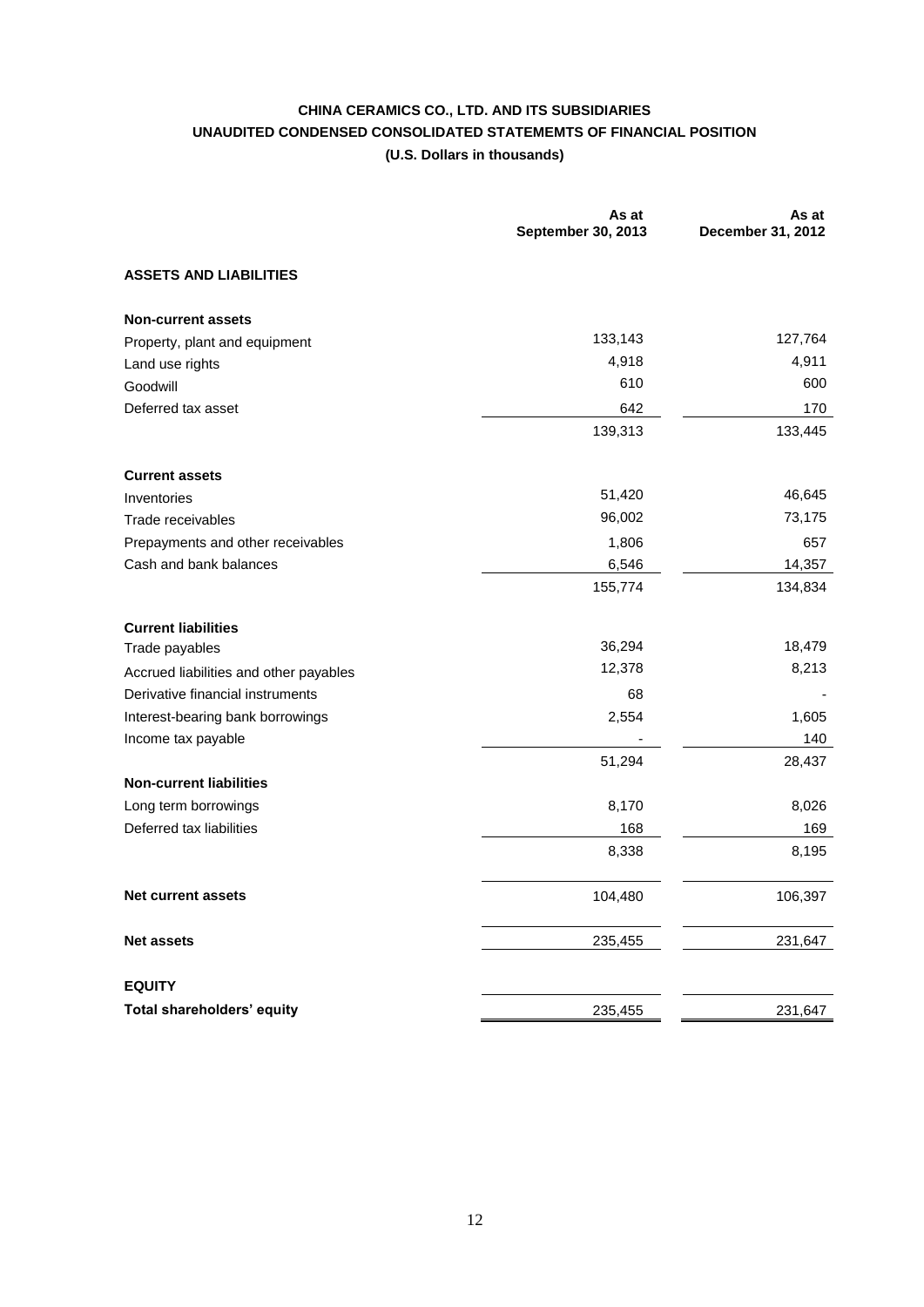# **CHINA CERAMICS CO., LTD. AND ITS SUBSIDIARIES UNAUDITED CONDENSED CONSOLIDATED STATEMENT OF COMPREHENSIVE INCOME (U.S. Dollars in thousands, except EPS and share data)**

|                                                    |                  | <b>Three months ended</b> |            | Nine months ended |            |  |  |
|----------------------------------------------------|------------------|---------------------------|------------|-------------------|------------|--|--|
|                                                    | <b>September</b> | June                      | September  | September         | September  |  |  |
|                                                    | 30               | 30                        | 30         | 30                | 30         |  |  |
|                                                    | 2013             | 2013                      | 2012       | 2013              | 2012       |  |  |
|                                                    |                  |                           |            |                   |            |  |  |
| Revenue                                            | 55,266           | 36,149                    | 62,116     | 115,405           | 190,729    |  |  |
| <b>Cost of Sales</b>                               | (49,874)         | (32, 560)                 | (44,412)   | (105,598)         | (134, 813) |  |  |
| Gross profit                                       | 5,392            | 3,589                     | 17,704     | 9,807             | 55,916     |  |  |
| Selling and distribution<br>expenses               | (361)            | (361)                     | (480)      | (1, 157)          | (1, 397)   |  |  |
| Administrative expenses                            | (951)            | (1,295)                   | (1,065)    | (3,489)           | (3,711)    |  |  |
| Finance costs                                      | (188)            | (174)                     | (290)      | (536)             | (1,293)    |  |  |
| Other expenses                                     | (2, 927)         | (164)                     | (126)      | (3, 116)          | (202)      |  |  |
| Profit before taxation                             | 965              | 1,595                     | 15,743     | 1,509             | 49,313     |  |  |
| Income tax expense                                 | (260)            | (52)                      | (4,030)    | (124)             | (12, 655)  |  |  |
| Net profit for the period                          | 705              | 1,543                     | 11,713     | 1,385             | 36,658     |  |  |
| Attributable to:<br>Shareholders of the<br>Company |                  |                           |            |                   |            |  |  |
| <b>EPS-Basic</b>                                   | 0.03             | 0.08                      | 0.57       | 0.07              | 1.79       |  |  |
| <b>EPS-Diluted</b>                                 | 0.03             | 0.08                      | 0.57       | 0.07              | 1.79       |  |  |
| Shares used in calculating<br>basic EPS            |                  |                           |            |                   |            |  |  |
| <b>Basic</b>                                       | 20,430,838       | 20,430,838                | 20,430,838 | 20,430,838        | 20,430,838 |  |  |
| <b>Diluted</b>                                     | 20,430,838       | 20,430,838                | 20,430,838 | 20,430,838        | 20,430,838 |  |  |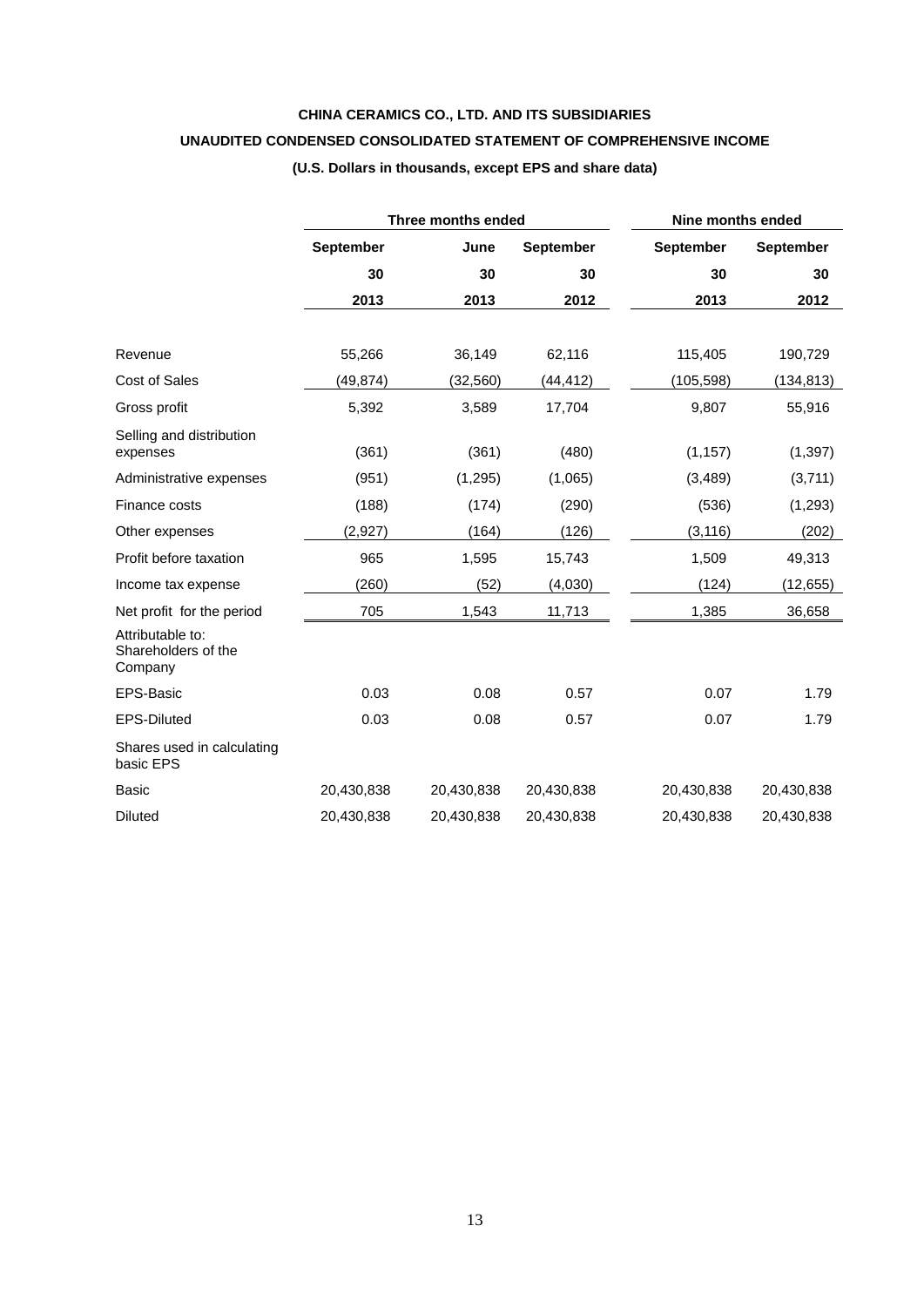# **CHINA CERAMICS CO., LTD. AND ITS SUBSIDIARIES UNAUDITED CONDENSED CONSOLIDATED STATEMENTS OF CASH FLOWS (U.S. Dollars in thousands)**

|                                                                                     |                  | Three months ended |                  | Nine months ended |           |  |
|-------------------------------------------------------------------------------------|------------------|--------------------|------------------|-------------------|-----------|--|
|                                                                                     | <b>September</b> | June               | <b>September</b> | <b>September</b>  | September |  |
|                                                                                     | 30               | 30                 | 30               | 30                | 30        |  |
|                                                                                     | 2013             | 2013               | 2012             | 2013              | 2012      |  |
| Cash flows from operating activities                                                |                  |                    |                  |                   |           |  |
| Profit before taxation                                                              | 965              | 1,595              | 15,743           | 1,509             | 49,313    |  |
| Adjustments for                                                                     |                  |                    |                  |                   |           |  |
| Amortization of land use rights<br>Depreciation of property, plant                  | 27               | 27                 | 27               | 81                | 80        |  |
| and equipment<br>Loss on disposal of property,                                      | 2,802            | 2,863              | 2,650            | 8,371             | 7,847     |  |
| plant and equipment<br>Fair value (gain)/loss on derivative                         | 3,065            |                    | 81               | 3,065             | 81        |  |
| financial instruments                                                               | (70)             | 137                |                  | 67                |           |  |
| Provision for inventory                                                             | (22)             | 153                | 255              | (359)             | 1,179     |  |
| Share-based compensation                                                            | 84               | 83                 | 208              | 285               | 694       |  |
| Finance costs                                                                       | 188              | 174                | 290              | 536               | 1,253     |  |
| Interest income                                                                     | (20)             | (28)               | (14)             | (69)              | (49)      |  |
| Operating profit before working capital                                             |                  |                    |                  |                   |           |  |
| changes                                                                             | 7,019            | 5,004              | 19,240           | 13,486            | 60,398    |  |
| Increase in inventories                                                             | (603)            | (5,249)            | (1,438)          | (3,541)           | (9,061)   |  |
| (Increase)/decrease in trade receivables<br>(Increase)/decrease in other            | (38, 991)        | (1,827)            | 5,928            | (21, 320)         | (833)     |  |
| receivables and prepayments                                                         | (418)            | 763                | 1,070            | (967)             | 3,986     |  |
| Increase/(decrease) in trade payables<br>Increase/(decrease) in accrued liabilities | 7,248            | 13,790             | (3,646)          | 17,327            | (2,925)   |  |
| and other payables                                                                  | 2,120            | (39)               | (172)            | 614               | 505       |  |
| Cash (used in)/generated from operations                                            | (23, 625)        | 12,442             | 20,982           | 5,599             | 52,070    |  |
| Interest paid                                                                       | (191)            | (175)              | (302)            | (538)             | (1, 307)  |  |
| Income tax paid                                                                     |                  | (217)              | (4,906)          | (893)             | (15,081)  |  |
| Net cash (used in)/generated from<br>operating activities                           | (23, 816)        | 12,050             | 15,774           | 4,168             | 35,682    |  |
|                                                                                     |                  |                    |                  |                   |           |  |
| Cash flows from investing activities                                                |                  |                    |                  |                   |           |  |
| Proceed from disposal of property,                                                  |                  |                    |                  |                   |           |  |
| plant and equipment                                                                 | 323              |                    | 43               | 323               | 43        |  |
| Acquisition of property, plant and                                                  |                  |                    |                  |                   |           |  |
| equipment                                                                           | (1,666)          | (3,867)            | (3, 104)         | (11, 545)         | (3, 104)  |  |
| Interest received                                                                   | 20               | 28                 | 14               | 69                | 49        |  |
| Net cash used in investing activities                                               | (1, 323)         | (3,839)            | (3,047)          | (11, 153)         | (3,012)   |  |
| Cash flows from financing activities                                                |                  |                    |                  |                   |           |  |
| Bank borrowings obtained                                                            |                  | 2,550              |                  | 2,550             |           |  |
| Repayment of short-term loans                                                       | (1,619)          |                    | (5,642)          | (1,619)           | (19, 875) |  |
| Dividend paid                                                                       | (1, 941)         |                    |                  | (1, 941)          |           |  |
| Net cash (used in)/generated from financing                                         |                  |                    |                  |                   |           |  |
| activities                                                                          | (3, 560)         | 2,550              | (5,642)          | (1,010)           | (19, 875) |  |
| Net (decrease)/increase in cash and cash                                            |                  |                    |                  |                   |           |  |
| equivalents                                                                         | (28, 699)        | 10,761             | 7,085            | (7, 995)          | 12,795    |  |
| Cash and cash equivalents,                                                          |                  |                    |                  |                   |           |  |
| beginning of period                                                                 | 35,416           | 24,364             | 12,321           | 14,357            | 6,697     |  |
| Effect of foreign exchange rate<br>differences                                      | (171)            | 291                | 104              | 184               | 18        |  |
|                                                                                     |                  |                    |                  |                   |           |  |
| Cash and cash equivalents,                                                          |                  |                    |                  |                   |           |  |
| end of period                                                                       | 6,546            | 35,416             | 19,510           | 6,546             | 19,510    |  |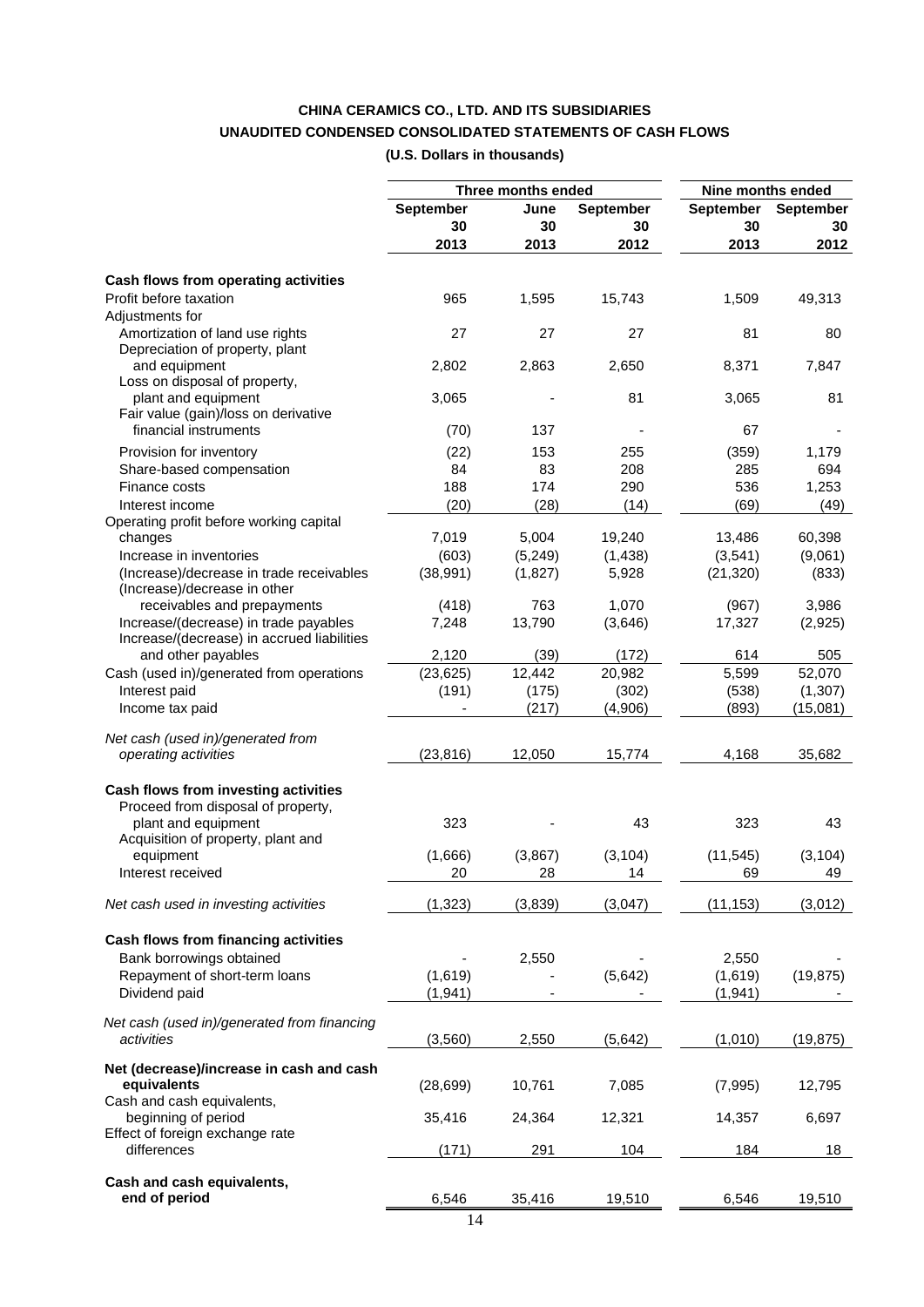## **About Non-GAAP Financial Measures**

In addition to China Ceramics' condensed consolidation financial results under International Financial Reporting Standards ("IFRS"), the Company also provides Non-IFRS financial measures (referred to as Non-GAAP financial measures) for the third quarter of 2013, including Non-GAAP profit before taxation, Non-GAAP net income and Non-GAAP earnings per fully diluted shares, all of which exclude the non-cash treatment of the asset write-down on the disposal of property, plant and equipment incurred in the third quarter ended September 30, 2013 and the share-based compensation expenses from their comparable IFRS measure. The Company believes that these Non-GAAP financial measures provide investors with another method for assessing China Ceramics' operating results in a manner that is focused on the performance of its ongoing operations and excludes the non-cash treatment of the asset write-down on the disposal of property, plant and equipment incurred in the third quarter ended September 30, 2013 and the share-based compensation expenses incurred for the stock option program. Readers are cautioned not to view Non-GAAP results on a stand-alone basis or as a substitute for results under GAAP, or as being comparable to results reported or forecasted by other companies, and should refer to the reconciliation of GAAP results with Non-GAAP results below. The Company believes that both management and investors benefit from referring to these Non-GAAP financial measures in assessing the performance of China Ceramics and when planning and forecasting future periods. The accompanying tables have more details on the GAAP financial measures that are most directly comparable to Non-GAAP financial measures and the related reconciliation between these financial measures.

# **CHINA CERAMICS CO., LTD.**

# **Unaudited Reconciliation of GAAP to Non-GAAP**

| Three months ended September 30, 2013 |  |  |  |
|---------------------------------------|--|--|--|
|---------------------------------------|--|--|--|

|                        | <b>GAAP</b>    | (1)            | (2)            | <b>Non-GAAP</b> | <b>GAAP</b>    | (1)            | (2)            | <b>Non-GAAP</b> |
|------------------------|----------------|----------------|----------------|-----------------|----------------|----------------|----------------|-----------------|
|                        | <b>RMB'000</b> | <b>RMB'000</b> | <b>RMB'000</b> | <b>RMB'000</b>  | <b>USD'000</b> | <b>USD'000</b> | <b>USD'000</b> | <b>USD'000</b>  |
| Profit before taxation | 5.955          | 514            | 18.926         | 25.395          | 965            | 84             | 3.065          | 4,114           |
| Net profit             | 4.351          | 514            | 18.926         | 23.791          | 705            | 84             | 3.065          | 3,854           |
| EPS-Basic              | 0.21           |                |                | 1.16            | 0.03           |                |                | 0.19            |
| <b>EPS-Diluted</b>     | 0.21           |                |                | 1.16            | 0.03           |                |                | 0.19            |

#### **CHINA CERAMICS CO., LTD.**

#### **Unaudited Reconciliation of GAAP to Non-GAAP**

**Three months ended June 30, 2013**

|                        | <b>GAAP</b>    | (1)            | (2)            | <b>Non-GAAP</b> | <b>GAAP</b>    | (1)            | (2)            | <b>Non-GAAP</b> |
|------------------------|----------------|----------------|----------------|-----------------|----------------|----------------|----------------|-----------------|
|                        | <b>RMB'000</b> | <b>RMB'000</b> | <b>RMB'000</b> | <b>RMB'000</b>  | <b>USD'000</b> | <b>USD'000</b> | <b>USD'000</b> | <b>USD'000</b>  |
| Profit before taxation | 9.902          | 507            | $\blacksquare$ | 10.409          | .595           | 83             | ۰              | 1,678           |
| Net profit             | 9.571          | 507            | $\blacksquare$ | 10.078          | .543           | 83             | ٠              | 1,626           |
| EPS-Basic              | 0.47           |                |                | 0.49            | 0.08           |                |                | 0.08            |
| <b>EPS-Diluted</b>     | 0.47           |                |                | 0.49            | 0.08           |                |                | 0.08            |

#### **CHINA CERAMICS CO., LTD.**

#### **Unaudited Reconciliation of GAAP to Non-GAAP**

**Three months ended September 30, 2012**